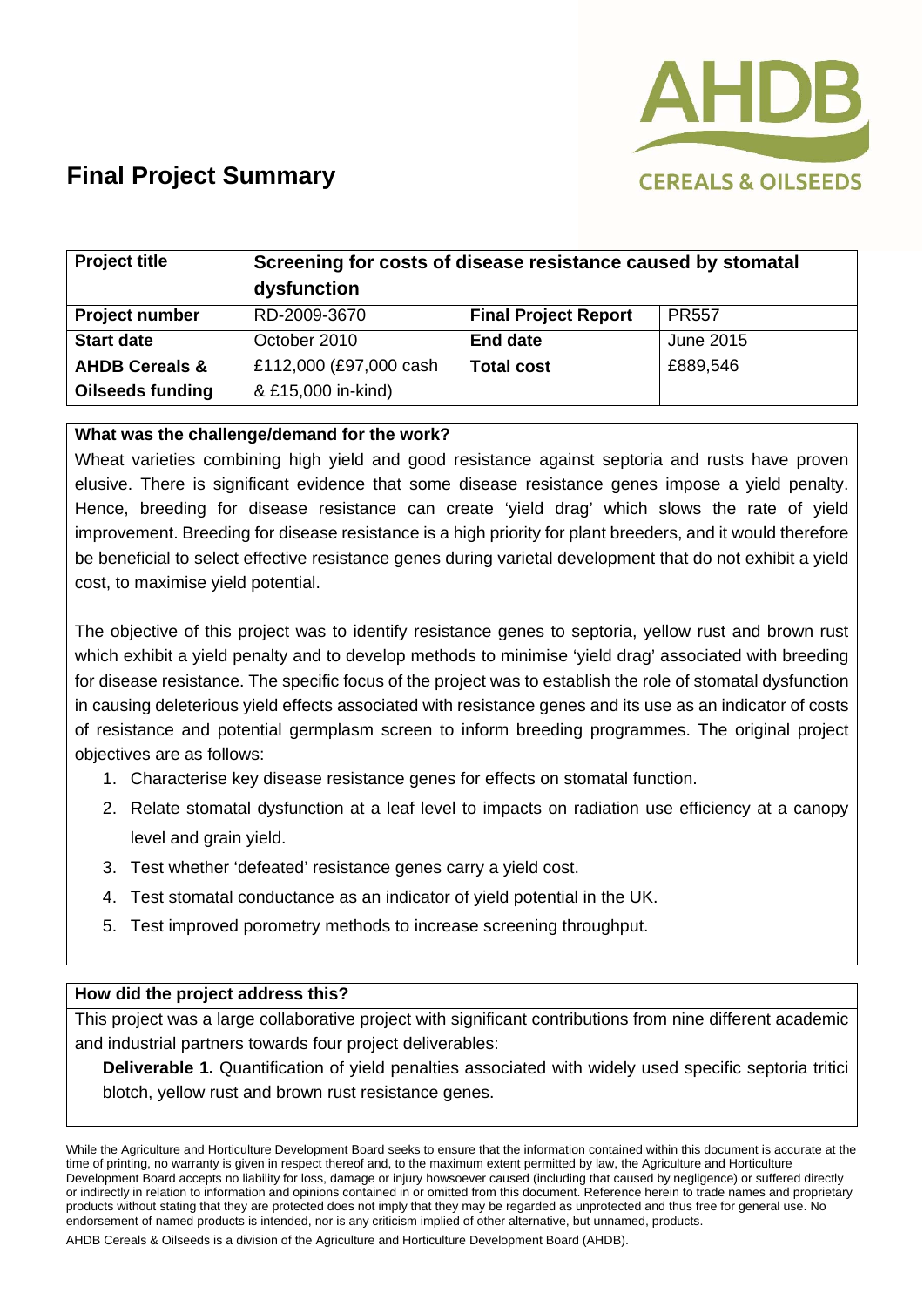

**Deliverable 2.** Quantification of yield penalties associated with defeated resistance genes which are widely distributed in current UK wheat varieties, but no longer effective.

**Deliverable 3.** Identification and optimisation of methods to screen future resistance genes for yield penalties, either by direct measurement of stomatal dysfunction or by inference from their mode of operation.

**Deliverable 4.** Assessment of the scope to use fungicides to ameliorate costs of resistance, whilst deleterious genes are removed from UK breeding material.

During the course of the project it became evident that although stomatal dysfunction is likely to play a role in the deleterious effects of costs of resistance, it is likely to be one symptom of a wider metabolic disruption. Therefore, the project consortium broadened the remit of the project to investigate a range of physiological variables, in field and controlled environment conditions, which may act as indicators of yield costs, specifically: stomatal dysfunction, decreased radiation use efficiency (as quantified by the slope of the relationship of yield on healthy area duration (HAD) and canopy green area index integrated through the yield forming period; Parker *et al.,* 2004) and changes in plant metabolism associated with fitness costs i.e. measuring phytohormones, phenolics, and metabolites from the citric acid energy cycle. Field trials carried out during the project consisted of resistant and susceptible lines grown in high-risk septoria, yellow rust and brown rust sites. Resistant and susceptible plots were either fully treated with fungicide to control target and non-target disease to establish yield costs in the absence of disease challenge (uninoculated and fungicide treated) or untreated to establish yield costs in the presence of disease challenge (inoculated and no fungicide treatment). Yield, yield components (e.g grains/m2, ears/m2, grains/ear), canopy duration and radiation use efficiency were measured to determine fitness costs associated with selected resistance genes.

#### **What outputs has the project delivered?**

The key scientific messages are provided below for each of the four deliverables:

Quantification of yield penalties associated with resistance genes (Deliverable 1)

- Significant yield penalties  $(0.3 1.0t/\text{ha})$  associated with septoria, yellow rust and brown rust resistance genes, were observed in spring and winter wheat during the course of this project. Such losses could have a serious impact on wheat productivity.
- Stacking multiple septoria resistance QTL does incur a significant cost of resistance, however, the yield costs does not appear to be greater than a line containing a single QTL.

While the Agriculture and Horticulture Development Board seeks to ensure that the information contained within this document is accurate at the time of printing, no warranty is given in respect thereof and, to the maximum extent permitted by law, the Agriculture and Horticulture Development Board accepts no liability for loss, damage or injury howsoever caused (including that caused by negligence) or suffered directly or indirectly in relation to information and opinions contained in or omitted from this document. Reference herein to trade names and proprietary products without stating that they are protected does not imply that they may be regarded as unprotected and thus free for general use. No endorsement of named products is intended, nor is any criticism implied of other alternative, but unnamed, products.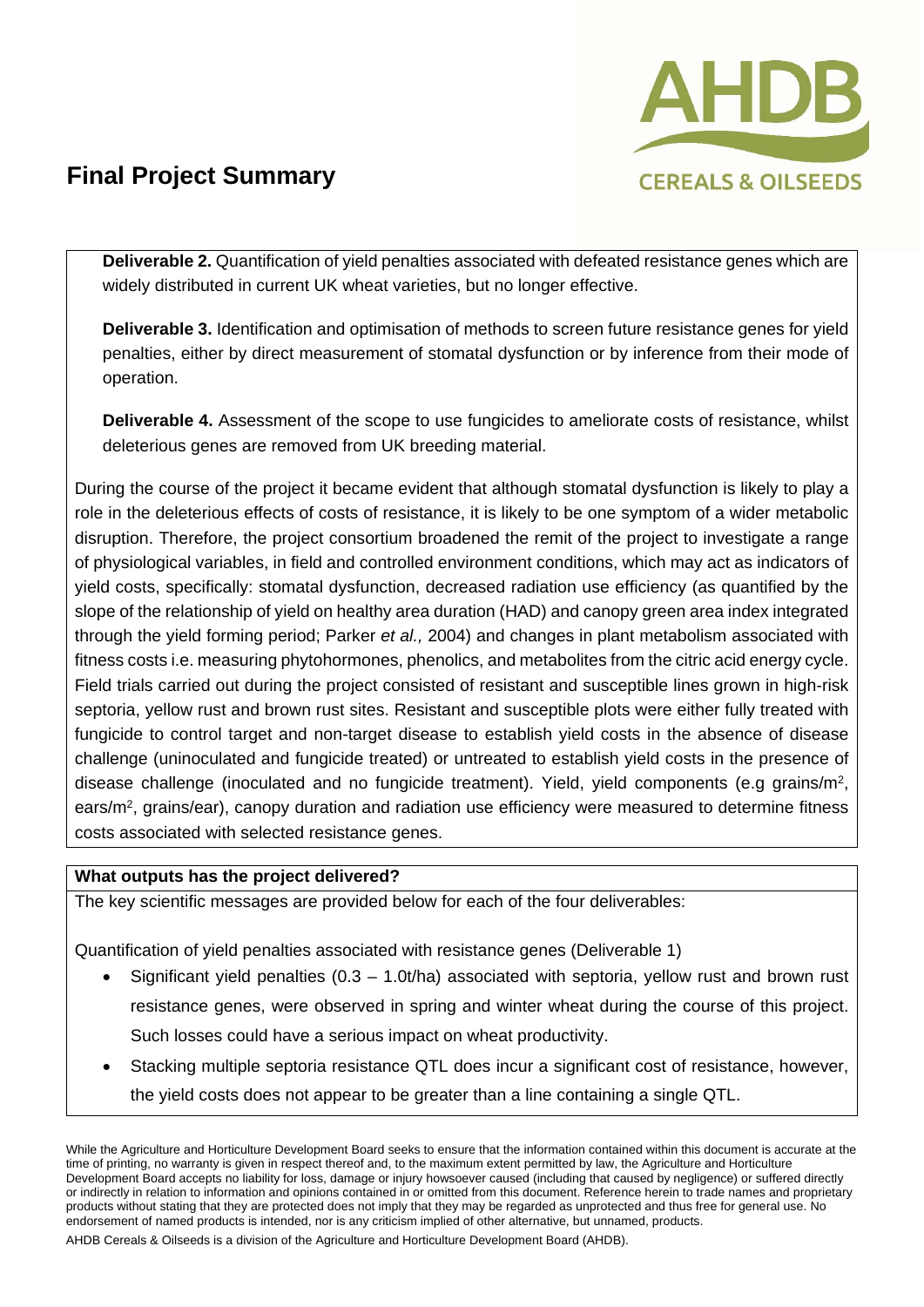

 Not all rust resistance genes exhibit a yield cost in the absence of disease. It should be possible for breeders to increase yield, by prioritising the most effective disease resistance genes based on their productivity in both the presence and absence of pathogen challenge.

Quantification of yield penalties associated with 'defeated' resistance genes (Deliverable 2)

- *Lr37* exhibited significant yield costs when tested in three genetic backgrounds.
- Brown rust races dominant in the UK have changed in recent years and *Lr37* appears to be effective against current UK brown rust races and even with a modest epidemic the yield benefit can outweigh the cost.
- Wheat breeders should regularly review their varieties for deleterious yield losses and effectivity of resistance, to prioritise the most efficient resistance in breeding programmes.

Identification and optimisation of methods to screen future resistance for yield penalties, e.g. stomatal dysfunction, metabolic flux (Deliverable 3)

- Yield losses associated with septoria resistance QTL could be successfully quantified by measuring grain yield, grains/m2, grains/ear, healthy area duration (HAD) and pre-anthesis radiation use efficiency (RUE). However, such methods are labour intensive and would not be suitable to screen for costs of resistance in early pre-breeding programmes.
- Significant stomatal dysfunction was associated with several *Lr* brown rust resistance genes in the presence and absence of challenge.
- Metabolomic analysis of a number of *Lr* resistance genes identified a significant accumulation of metabolites linked to plant pathogen defence. Such changes in metabolic flux may demonstrate a specific cost of resistance in the form of allocation costs, which may also impact stomatal opening and could explain yield losses associated with *Lr37.*
- Metabolomic analysis of key defence and energy metabolism compounds combined with stomatal conductance measurements, could be an effective technique for identifying costs of resistance in pre-breeding programmes. However, more research is required to establish whether clear effects can be reliably identified in pre-breeding genetic material.

While the Agriculture and Horticulture Development Board seeks to ensure that the information contained within this document is accurate at the time of printing, no warranty is given in respect thereof and, to the maximum extent permitted by law, the Agriculture and Horticulture Development Board accepts no liability for loss, damage or injury howsoever caused (including that caused by negligence) or suffered directly or indirectly in relation to information and opinions contained in or omitted from this document. Reference herein to trade names and proprietary products without stating that they are protected does not imply that they may be regarded as unprotected and thus free for general use. No endorsement of named products is intended, nor is any criticism implied of other alternative, but unnamed, products.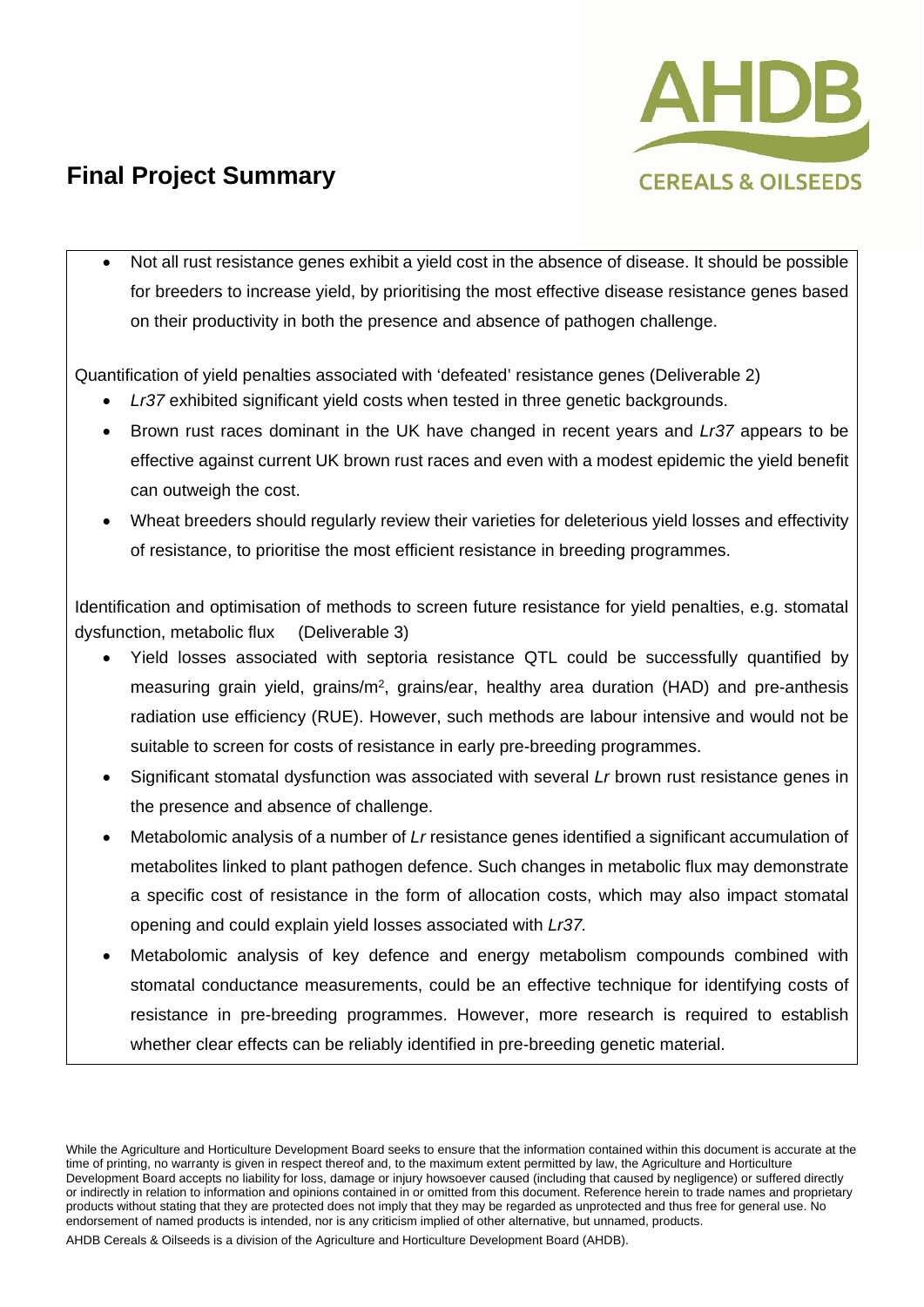

Assessment of the scope to use fungicides to ameliorate costs of resistance (Deliverable 4)

- Fungicides can suppress yellow rust germination in susceptible lines to levels similar to resistant wheat lines and yield increases associated with fungicide treatment are predominantly associated with increased canopy duration.
- Certain fungicides were shown to significantly improve 'leaf greening' and photosynthetic rate of the crop canopy, but also an increase in auto fluorescence and localised cell death.

It appears that fungicide treatments can exert physiological effects on the host, many of which are considered to be beneficial to yield. However, more research is required to ascertain whether physiological responses can ameliorate the effects of costs of resistance.

#### **Who will benefit from this project and why?**

- Quantification of yield penalties associated with key wheat resistance genes (defeated and nondefeated) will help plant breeders improve varietal yield, allowing them to prioritise resistance genes/QTL with the highest yield in the presence and absence of disease challenge.
- Our consortium has made good progress on identifying screening methods to identify resistance genes which confer yield costs. In particular, metabolomics analysis of key defence and energy metabolism compounds, looks to be a promising technique for identifying material likely to exhibit yield costs in the field. If proven effective, this technique will allow plant breeders to screen their resistant varieties for fitness costs early in the pre-breeding process, allowing them to prioritise the highest yielding, resistant material.
- Farmers will benefit from the availability of commercial varieties with improved resistance, fitness and most importantly improved yield.

### **AHDBs return on investment:**

Results from this project have shown that wheat resistance genes can confer yield costs of between 0.3t/ha – 1t/ha, but not all resistance genes are associated with a yield cost. It should therefore be possible for plant breeders to prioritise the R genes conferring the greatest fitness costs/yield in their breeding programmes, particularly if a costs of resistance screening method is made widely available. Selection of resistance genes with the greatest fitness is likely to provide large improvements in varietal yield. For illustration, if a single gene with a cost of 0.5 tonnes per hectare can be replaced/removed in varieties occupying half of the UK wheat area, then the economic benefit at the